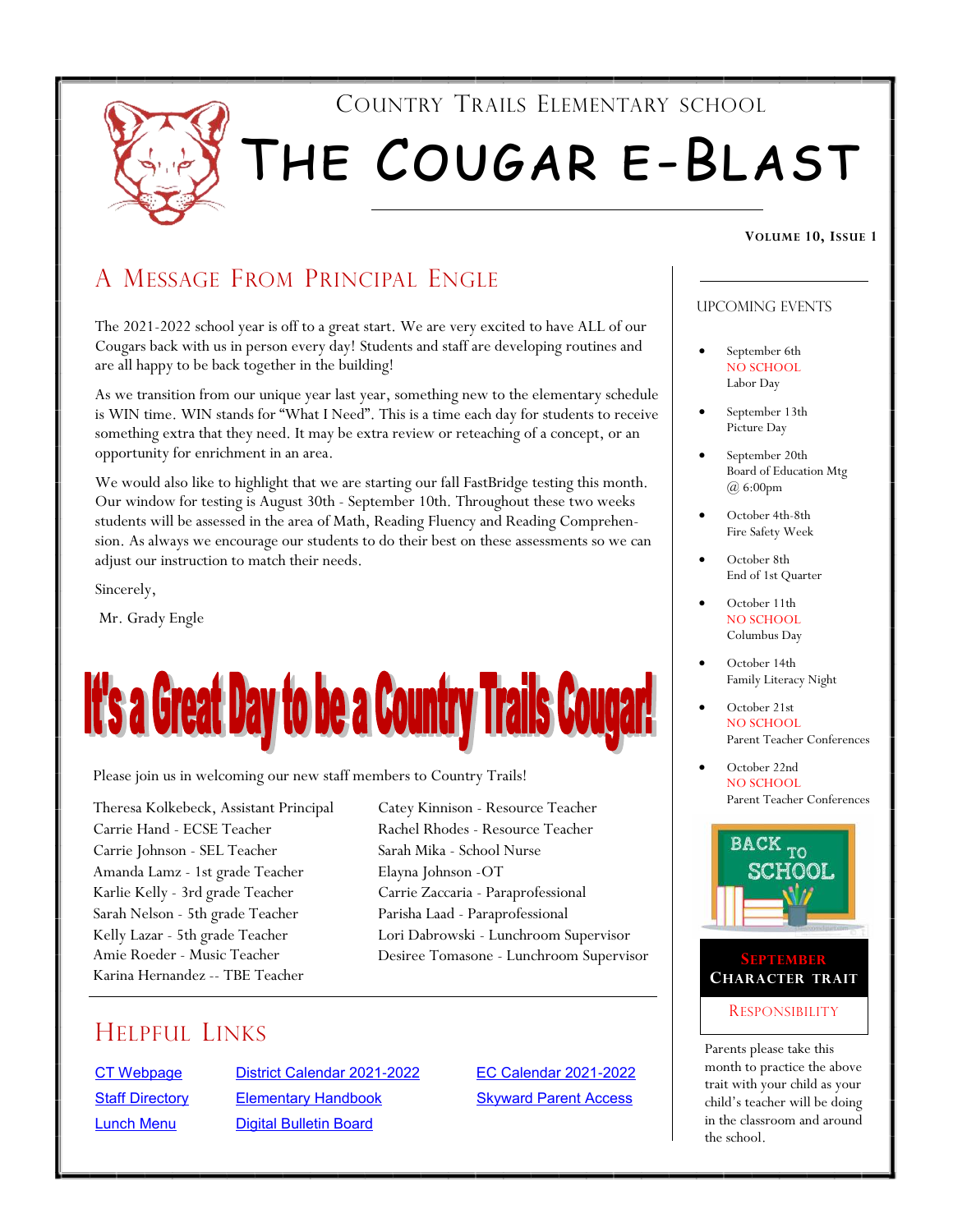#### COUNTRY TRAILS ELEMENTARY SCHOOL Email: graydon.engle@central301.net

**:** ParentSquare<sup>®</sup>

## PARENTSQUARE

We are excited to announce that we adopted a new form of school-to-home communication called ParentSquare. This unified communications platform is designed to keep parents and guardians informed and improve communication opportunities.

Some key features of ParentSquare include:

- District staff can post information, documents, photos, and videos to share with families
- Users can choose a preferred language and communications will be auto-translated
- Users can choose to receive notifications via email, text, and/or mobile app
- Users can choose to receive messages at the time they are sent or receive a summary notification at the preferred time

#### Activate Your Account

The school district will send an invitation email to join ParentSquare. Users can click the link to activate their account from the email. Users can also register through the ParentSquare app.

Once you activate your account, you can verify your contact information and update your preferences. To learn more about how to use ParentSquare, you are invited to complete ParentSquare's [Parent Training Module.](https://parentsquare.talentlms.com/catalog/info/id:132) This training will cover most of what you need to know to use ParentSquare as a parent/guardian.

Users are encouraged to download the ParentSquare app, available on both the App Store and Google Play.

#### DROP OFF/PICK UP PROCEDURES FOR SUPPLIES/CHROMEBOOKS ETC.

In order to limit the number of people in the main office area, items that parents need to drop off for their child can be placed on the table in the vestibule in door number one. If there is paperwork to drop off, please place it in the blue bin on the table inside door number one. It is helpful for parents to call, or email us to let us know to look for items in these areas. Additionally, items that parents need to pick up from school will also be placed on the table in the vestibule. Please make sure to label anything with your child's name and teacher's name to ensure all items are directly given to your child.

## COMMUNICATION IS KEY

In order to provide efficient and effective communication, we will be emailing out an e-Blast twice a month. A shorter one on or about the 15th of the month and the bigger newsletter on or about the last day of the month. The e-Blasts will also be posted on our website so you will be able to access them at your convenience.

Please visit the Country Trails [webpage.](http://ct.central301.net/) It is a wonderful source of information. There are links to the Skyward Parent Portal, Bus Information, and the PTO page, just to name a few. Or, follow us on Twitter @301CTGS.

# D301 DIGITAL BULLETIN BOARD

As a service to our families, we have posted flyers from community organizations on this [Digital Bulletin Board.](https://central301.net/digital-bulletin-board/) All flyers must receive Superintendent approval in order to be posted on our bulletin board.

Please send posting requests to <pam.israelson@central301.net>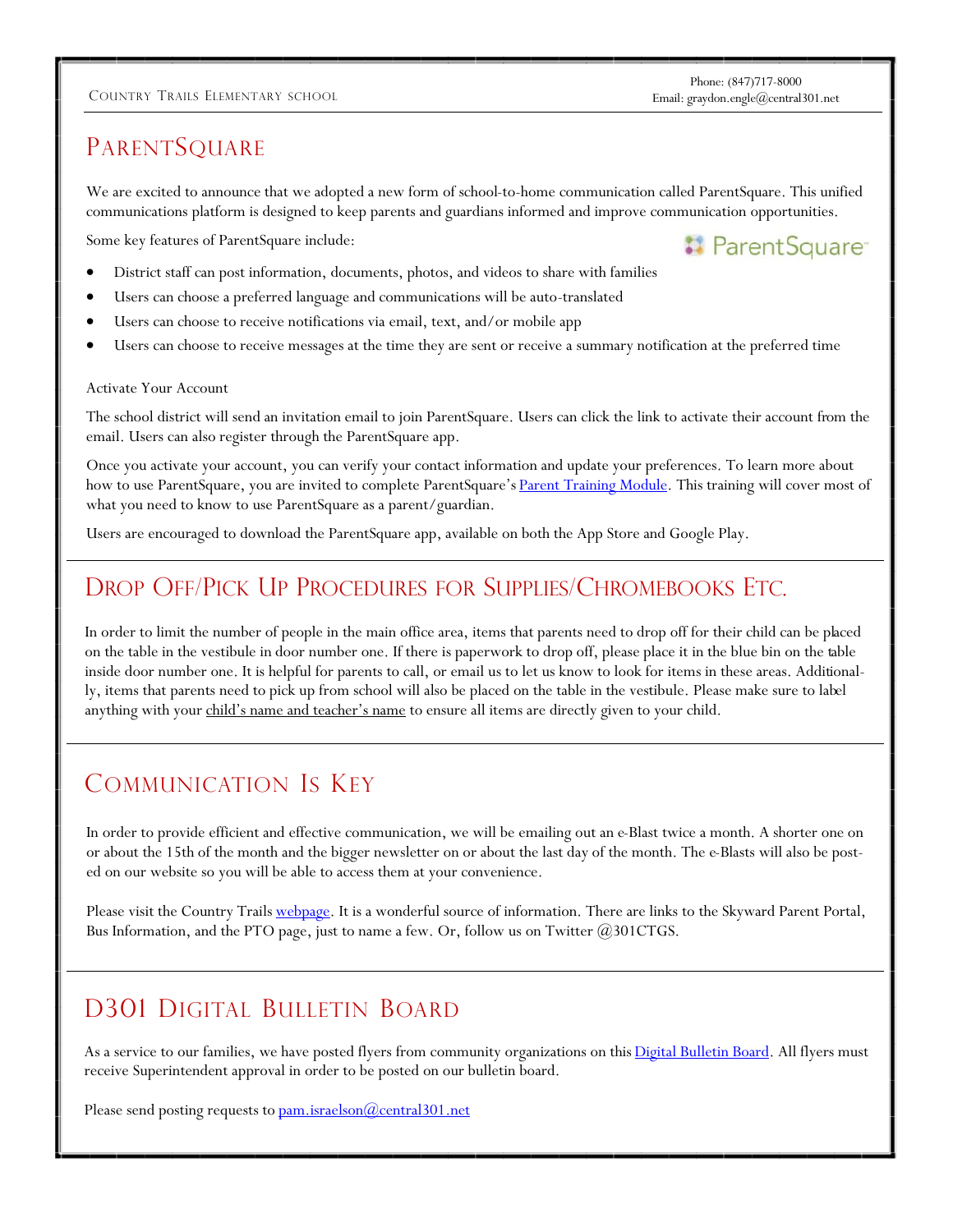#### COUNTRY TRAILS ELEMENTARY SCHOOL Email: graydon.engle@central301.net

Phone: (847)717-8000

#### STUDENT ABSENCES

Each day your child is going to be absent, please call the Country Trails office at 847-717-8000 **before 9:30am**. If you prefer, you may email the school secretaries, Theresa Hughes and Teri Schramer, as well as the classroom teacher to report an absence.

> theresa.hughes@central301.net - Theresa Hughes teri.schramer@central301.net - Teri Schramer

When reporting an absence, please indicate the length of the absence, as well as the reason why your child will not be at school, such as family vacation, going out of town, doctor appointment, or illness. If the absence is due to illness, please report the symptoms your child is experiencing, including, but not limited to, any flu-like or Covid symptoms, (fever, cough, headache, sore throat, vomiting or diarrhea.)

We appreciate your cooperation!

## TARDY STUDENTS

School starts at 8:30am for EC AM, 9:10am for K-5th graders, 12:30pm for EC PM.

Students should be in their classrooms ready to learn at their start time. Parents are required to come into the vestibule with their cell phone to scan the QR code posted on the door and complete the form to **log your child in if he/she is late.** Please do not just drop your child off late. The state requires this and they do check these lists; it causes problems for usif the parent/guardian hasn't signed in the tardy student.

## CHANGES IN AFTER SCHOOL DISMISSAL ROUTINE

#### **The office and your child's teacher need a written note or email if your child is:**

- a bus rider and they are not riding the bus home
- going to be picked up by someone else -please indicate who will be picking them up and the time of pick up
- going to be taken out of school earlier than the scheduled dismissal time please indicate the time of pick up

Please send a note or email to the office and your child's teacher if your child is going to have a change in their usual form of transportation home. If you don't receive a reply back to your email, please call the office to verify the email was received. Be sure to include the child's **first and last name, and the teacher's name** in the note. If your child attends the BASE after school program or daycare and there is a change in plans, please notify the BASE/daycare.

The office **cannot** accommodate phone calls to change a student's transportation routine after **2:30pm.** Teachers may not have time to check their email before dismissal, so we ask that all changes be made through the office to ensure the students' safe delivery home.

# WE ARE HERE FOR YOU!

Please do not hesitate to reach out to us directly if you have any questions or concerns. The office hours are 7:30am-4:00pm. You may call the office at 847-717-8000 or email.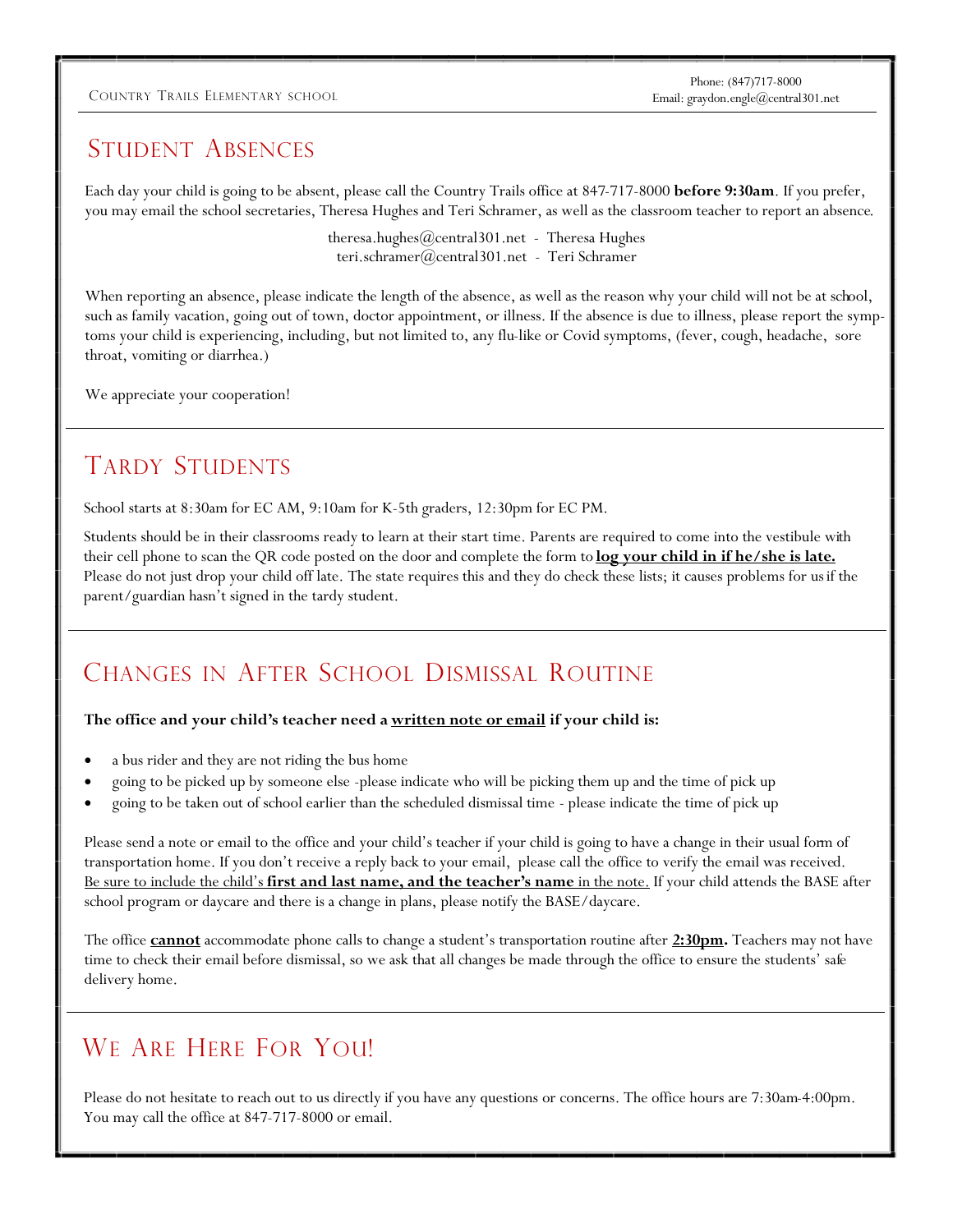#### COUNTRY TRAILS ELEMENTARY SCHOOL Email: graydon.engle@central301.net

Phone: (847)717-8000

# HANDBOOK SIGNATURE REQUIRED

If you have not done so already, please go into Skyward to review and sign the handbook verification for the 2021-22 school year. Please make sure you double check to make sure you checked the granting permission box and sign off that you viewed the document. Thank you in advance for reviewing the 2021/2022 Student Handbook.

#### NOTES FROM THE NURSE

Masks sometimes get torn, dirty, or wet -- please send your student with a couple of masks each day so that they have extras in case they need one. We also ask that you send your child with a water bottle each day. Students are able to refill their bottles at the water fountain filling station.

Please do not send your child to school if anyone in the household is experiencing COVID like symptoms.

Please continue to send in required health forms as soon as possible:

Kindergarten - Physical; Immunizations; Eye Exam; Dental Exam

NEW to Illinois Schools - Physical; Immunizations; Eye Exam; Dental Exam (if KG or 2nd)

2nd Grade - Dental Exam

#### MEDICATIONS AT SCHOOL

Parents are reminded to bring their children's medications, both prescription and over the counter, with a completed "Meds A" form to school as soon as possible. "Med's A" forms are available online at [http://central301.net/health-services/health](http://central301.net/health-services/health-requirements/)[requirements/o](http://central301.net/health-services/health-requirements/)r you can pick one up in the school office.

For the safety of all children, children are not allowed to transport medications to school.

# PICTURE DAY - SEPTEMBER 13TH!

Picture Day is coming up on September 13th. We will not be sending Order Flyers home with students this year. Be sure to preorder your pictures online at inter-state.com/FlyerEntry/60738JF



**Country Trails Order Code is 60738JF**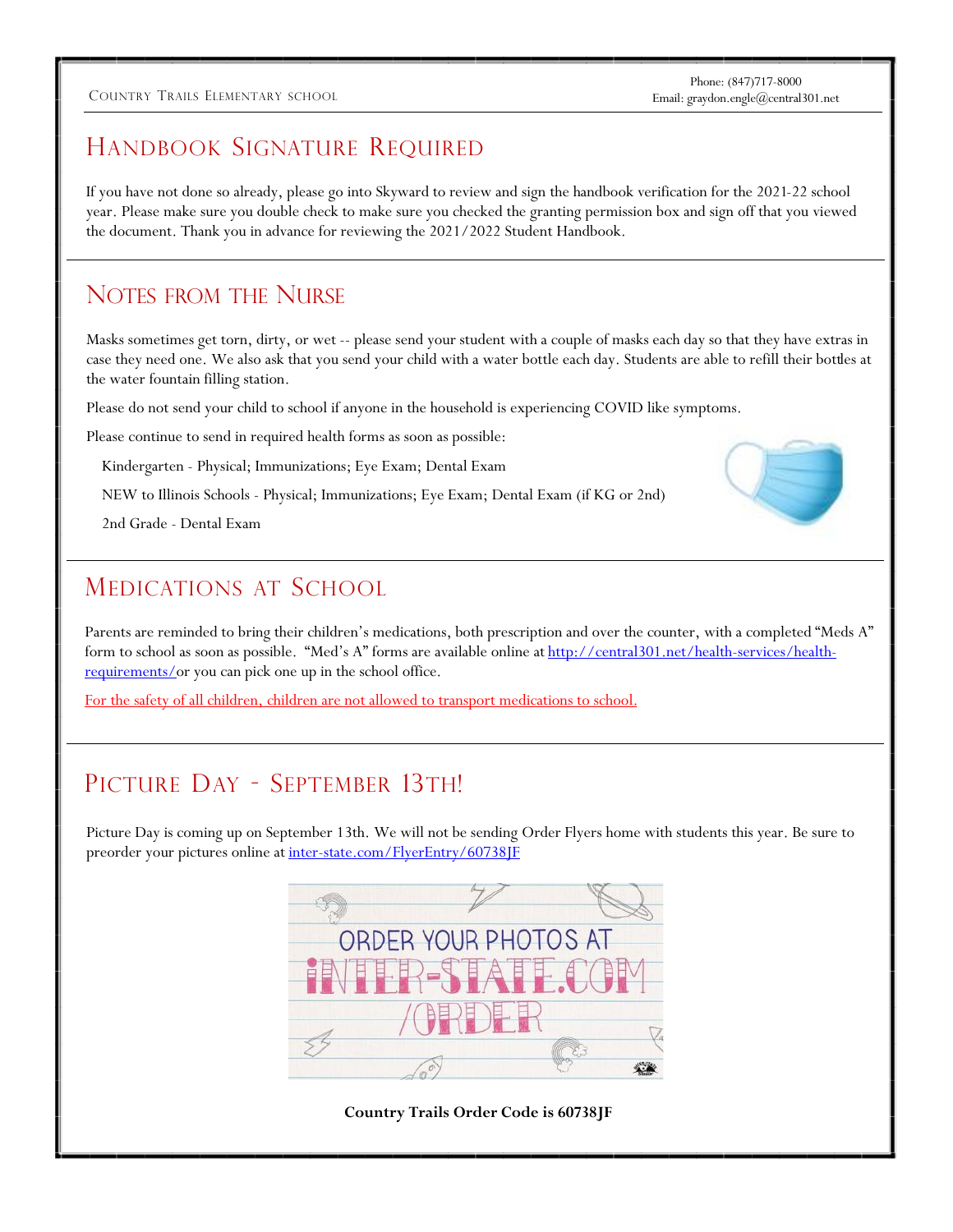#### **CENTRAL COMMUNITY UNIT SCHOOL DISTRICT #301 2021-2022 APPROVED CALENDAR**

|                         |                         |                 | August 2021     |       |                |  |  |  |
|-------------------------|-------------------------|-----------------|-----------------|-------|----------------|--|--|--|
| Mon                     | Tue                     | Wed             | Thu             | Fri   | Total          |  |  |  |
| $\overline{2}$          | 3                       | 4               | 5               | 6     |                |  |  |  |
| 9                       | 10                      | 11              | 12              | 13    | 3              |  |  |  |
| 16                      | 17                      | 18              | 19              | 20    | 5              |  |  |  |
| 23                      | 24                      | 25              | 26              | 27    | 5              |  |  |  |
| 30                      | 31                      |                 |                 |       | $\overline{2}$ |  |  |  |
|                         | 15                      |                 |                 |       |                |  |  |  |
| <b>Accumulated Days</b> |                         | 15              |                 |       |                |  |  |  |
|                         | November 2021           |                 |                 |       |                |  |  |  |
| Mon                     | Tue                     | Wed             | Thu             | Fri   | Total          |  |  |  |
| 1                       | $\overline{2}$          | 3               | 4               | 5     | 5              |  |  |  |
| 8                       | 9                       | 10              | 11              | 12    | 5              |  |  |  |
| 15                      | 16                      | 17              | 18              | 19    | 5              |  |  |  |
| 22                      | 23                      | 24              | X               | 26    | $\overline{2}$ |  |  |  |
| 29                      | 30                      |                 |                 |       | $\overline{2}$ |  |  |  |
|                         |                         |                 |                 | Total | 19             |  |  |  |
| <b>Accumulated Days</b> | 73                      |                 |                 |       |                |  |  |  |
|                         |                         |                 | February 2022   |       |                |  |  |  |
| Mon                     | Tue                     | Wed             | Thu             | Fri   | Total          |  |  |  |
|                         | 1                       | $\overline{2}$  | 3               | 4     | 4              |  |  |  |
| $\overline{7}$          | 8                       | 9               | 10              | 11    | 5              |  |  |  |
| 14                      | 15                      | 16              | 17              | 18    | 5              |  |  |  |
| X                       | 22                      | 23              | 24              | 25    | 4              |  |  |  |
| 28                      |                         |                 |                 |       | $\overline{1}$ |  |  |  |
|                         |                         |                 |                 | Total | 19             |  |  |  |
|                         | <b>Accumulated Days</b> |                 |                 |       | 124            |  |  |  |
|                         |                         |                 | <b>May 2022</b> |       |                |  |  |  |
| Mon                     | Tue                     | Wed             | Thu             | Fri   | Total          |  |  |  |
| $\overline{2}$          | 3                       | 4               | 5               | 6     | 5              |  |  |  |
| 9                       | 10                      | 11              | 12              | 13    | 5              |  |  |  |
| 16                      | 17                      | $\overline{18}$ | 19              | 20]   | 5              |  |  |  |
| E                       | E                       | Ε               | E               | E     | 0              |  |  |  |
| $\overline{\mathsf{x}}$ |                         |                 |                 |       | $\overline{0}$ |  |  |  |
|                         |                         |                 |                 | Total | 15             |  |  |  |

|                |                         |                         | August 2021               |                |                         |                         |                         |              | September 2021 |                |                |                         |     |                         |     | October 2021     |                |                         |
|----------------|-------------------------|-------------------------|---------------------------|----------------|-------------------------|-------------------------|-------------------------|--------------|----------------|----------------|----------------|-------------------------|-----|-------------------------|-----|------------------|----------------|-------------------------|
| Mon            | Tue                     | Wed                     | Thu                       | Fri            | Total                   | Mon                     | Tue                     | Wed          | Thu            | Fri            | Total          |                         | Mon | Tue                     | Wed | Thu              | Fri            | Total                   |
| $\overline{2}$ | 3                       | $\overline{\mathbf{4}}$ | 5                         | 6              |                         |                         |                         | $\mathbf{1}$ | $\overline{2}$ | 3              | 3              |                         |     |                         |     |                  | $\mathbf{1}$   | 1                       |
| 9              | 10                      | 11                      | 12                        | 13             | 3                       | $\overline{\mathsf{X}}$ | $\overline{7}$          | 8            | 9              | 10             | $\overline{4}$ |                         | 4   | 5                       | 6   | $\overline{7}$   | 81             | 5                       |
| 16             | 17                      | 18                      | 19                        | 20             | 5                       | 13                      | 14                      | 15           | 16             | 17             | 5              |                         | X   | 12                      | 13  | 14               | 15             | $\overline{4}$          |
| 23             | 24                      | 25                      | 26                        | 27             | 5                       | 20                      | 21                      | 22           | 23             | 24             | 5              |                         | 18  | 19                      | 20  | 21               | 22             | 3                       |
| 30             | 31                      |                         |                           |                | $\overline{c}$          | 27                      | 28                      | 29           | 30             |                | $\overline{4}$ |                         | 25  | 26                      | 27  | 28               | 29             | 5                       |
|                |                         |                         |                           | Total          | 15                      | Total<br>21             |                         |              |                |                |                |                         |     |                         |     | Total            | 18             |                         |
|                | <b>Accumulated Days</b> |                         |                           |                | 15                      |                         | <b>Accumulated Days</b> |              |                |                | 36             | <b>Accumulated Days</b> |     |                         |     |                  | 54             |                         |
|                |                         | <b>November 2021</b>    |                           |                |                         |                         |                         |              | December 2021  |                |                |                         |     |                         |     | January 2022     |                |                         |
| Mon            | Tue                     | Wed                     | Thu                       | Fri            | Total                   | Mon                     | Tue                     | Wed          | Thu            | Fri            | Total          |                         | Mon | Tue                     | Wed | Thu              | Fri            | Total                   |
| $\mathbf{1}$   | $\overline{2}$          | 3                       | $\overline{4}$            | 5              | 5                       |                         |                         | $\mathbf{1}$ | $\overline{2}$ | 3              | 3              |                         | 3   | $\overline{4}$          | 5   | 6                | $\overline{7}$ | 5                       |
| 8              | 9                       | 10                      | 11                        | 12             | 5                       | 6                       | $\overline{7}$          | 8            | 9              | 10             | 5              |                         | 10  | 11                      | 12  | 13               | 14             | 5                       |
| 15             | 16                      | 17                      | 18                        | 19             | 5                       | 13                      | 14                      | 15           | 16             | 171            | 5              |                         | X   | 18                      | 19  | 20               | 21             | $\overline{4}$          |
| 22             | 23                      | 24                      | $\boldsymbol{\mathsf{X}}$ | 26             | $\overline{2}$          | 20                      | 21                      | 22           | 23             | 24             | $\mathbf 0$    |                         | 24  | 25                      | 26  | 27               | 28             | 4                       |
| 29             | 30                      |                         |                           |                | $\overline{c}$          | 27                      | 28                      | 29           | 30             | 31             | $\mathbf 0$    |                         | 31  |                         |     |                  |                | $\mathbf{1}$            |
|                |                         |                         |                           | Total          | 19                      |                         |                         |              |                | Total          | 13             |                         |     |                         |     |                  | Total          | 19                      |
|                | <b>Accumulated Days</b> |                         |                           |                | 73                      |                         | <b>Accumulated Days</b> |              |                |                | 86             |                         |     | <b>Accumulated Days</b> |     |                  |                | 105                     |
|                |                         |                         | February 2022             |                |                         | <b>March 2022</b>       |                         |              |                |                |                | <b>April 2022</b>       |     |                         |     |                  |                |                         |
| Mon            | Tue                     | Wed                     | Thu                       | Fri            | Total                   | Mon                     | Tue                     | Wed          | Thu            | Fri            | Total          |                         | Mon | Tue                     | Wed | Thu              | Fri            | Total                   |
|                | 1                       | $\overline{2}$          | 3                         | $\overline{4}$ | 4                       |                         | $\mathbf{1}$            | 2            | 3              | $\overline{4}$ | 3              |                         |     |                         |     |                  | $\overline{1}$ | $\mathbf 0$             |
| $\overline{7}$ | 8                       | 9                       | 10                        | 11             | 5                       | $\overline{7}$          | 8                       | 9            | 10             | 11]            | 5              |                         | 4   | 5                       | 6   | $\overline{7}$   | 8              | 5                       |
| 14             | 15                      | 16                      | 17                        | 18             | 5                       | 14                      | 15                      | 16           | 17             | 18             | 5              |                         | 11  | 12                      | 13  | 14               | 15             | $\overline{\mathbf{4}}$ |
| X              | 22                      | 23                      | 24                        | 25             | $\overline{\mathbf{4}}$ | 21                      | 22                      | 23           | 24             | 25             | 5              |                         | 18  | 19                      | 20  | 21               | 22             | 3                       |
| 28             |                         |                         |                           |                | $\mathbf{1}$            | 28                      | 29                      | 30           | 31             |                | $\Omega$       |                         | 25  | 26                      | 27  | 28               | 29             | 5                       |
|                |                         |                         |                           | Total          | 19                      |                         |                         |              |                | Total          | 18             |                         |     |                         |     |                  | Total          | 17                      |
|                | <b>Accumulated Days</b> |                         |                           |                | 124                     |                         | <b>Accumulated Days</b> |              |                |                | 142            |                         |     | <b>Accumulated Days</b> |     |                  |                | 159                     |
|                |                         |                         | <b>May 2022</b>           |                |                         | <b>June 2022</b>        |                         |              |                |                |                |                         |     |                         |     | <b>July 2022</b> |                |                         |
| Mon            | Tue                     | Wed                     | Thu                       | Fri            | Total                   | Mon                     | Tue                     | Wed          | Thu            | Fri            | Total          |                         | Mon | Tue                     | Wed | Thu              | Fri            | Total                   |
| $\overline{2}$ | 3                       | 4                       | 5                         | 6              | 5                       |                         |                         | $\mathbf{1}$ | $\overline{2}$ | 3              | 0              |                         |     |                         |     |                  | $\mathbf{1}$   | $\mathbf 0$             |
| 9              | 10                      | 11                      | 12                        | 13             | 5                       | 6                       | $\overline{7}$          | 8            | 9              | 10             | $\mathbf 0$    |                         | 4   | 5                       | 6   | $\overline{7}$   | 8              | 0                       |
| 16             | 17                      | 18                      | 19                        | $20$ ]         | 5                       | 13                      | 14                      | 15           | 16             | 17             | $\mathbf 0$    |                         | 11  | 12                      | 13  | 14               | 15             | $\mathbf 0$             |
| E              | E.                      | E                       | E                         | E              | $\mathbf 0$             | 20                      | 21                      | 22           | 23             | 24             | $\mathbf 0$    |                         | 18  | 19                      | 20  | 21               | 22             | 0                       |
| X              |                         |                         |                           |                | 0                       | 27                      | 28                      | 29           | 30             |                | $\mathbf 0$    |                         | 25  | 26                      | 27  | 28               | 29             | $\mathbf 0$             |
|                |                         |                         |                           | Total          | 15                      |                         |                         |              |                | Total          | $\Omega$       |                         |     |                         |     |                  | Total          | $\Omega$                |

|                         |                         |     | October 2021     |                |       |  |  |  |  |
|-------------------------|-------------------------|-----|------------------|----------------|-------|--|--|--|--|
| Mon                     | Tue                     | Wed | Thu              | Fri            | Total |  |  |  |  |
|                         |                         |     |                  | 1              | 1     |  |  |  |  |
| 4                       | 5                       | 6   | $\overline{7}$   | 81             | 5     |  |  |  |  |
| $\overline{\mathsf{x}}$ | 12                      | 13  | 14               | 15             | 4     |  |  |  |  |
| 18                      | 19                      | 20  | 21               | 22             | 3     |  |  |  |  |
| 25                      | 26                      | 27  | 28               | 29             | 5     |  |  |  |  |
|                         | Total                   | 18  |                  |                |       |  |  |  |  |
| <b>Accumulated Days</b> |                         | 54  |                  |                |       |  |  |  |  |
| January 2022            |                         |     |                  |                |       |  |  |  |  |
| Mon                     | Tue                     | Wed | Thu              | Fri            | Total |  |  |  |  |
| 3                       | 4                       | 5   | 6                | $\overline{7}$ | 5     |  |  |  |  |
| 10                      | 11                      | 12  | 13               | 14             | 5     |  |  |  |  |
| X                       | 18                      | 19  | 20               | 21             | 4     |  |  |  |  |
| 24                      | 25                      | 26  | 27               | 28             | 4     |  |  |  |  |
| 31                      |                         |     |                  |                | 1     |  |  |  |  |
|                         |                         |     |                  | Total          | 19    |  |  |  |  |
| <b>Accumulated Days</b> | 105                     |     |                  |                |       |  |  |  |  |
|                         | <b>April 2022</b>       |     |                  |                |       |  |  |  |  |
|                         |                         |     |                  |                |       |  |  |  |  |
| Mon                     | Tue                     | Wed | Thu              | Fri            | Total |  |  |  |  |
|                         |                         |     |                  | 1              | 0     |  |  |  |  |
| $\overline{\mathbf{4}}$ | 5                       | 6   | $\overline{7}$   | 8              | 5     |  |  |  |  |
| 11                      | 12                      | 13  | 14               | 15             | 4     |  |  |  |  |
| 18                      | 19                      | 20  | 21               | 22             | 3     |  |  |  |  |
| 25                      | 26                      | 27  | 28               | 29             | 5     |  |  |  |  |
|                         |                         |     |                  | Total          | 17    |  |  |  |  |
|                         | <b>Accumulated Days</b> |     |                  |                | 159   |  |  |  |  |
|                         |                         |     | <b>July 2022</b> |                |       |  |  |  |  |
| Mon                     | Tue                     | Wed | Thu              | Fri            | Total |  |  |  |  |
|                         |                         |     |                  | 1              | 0     |  |  |  |  |
| $\overline{\mathbf{4}}$ | 5                       | 6   | 7                | 8              | 0     |  |  |  |  |
| 11                      | 12                      | 13  | 14               | 15             | 0     |  |  |  |  |
| 18                      | 19                      | 20  | 21               | 22             | 0     |  |  |  |  |
| 25                      | 26                      | 27  | 28               | 29             | 0     |  |  |  |  |

Accumulated Days 174

Accumulated Student Days = 174 excluding emergency days Teacher Days = 182 excluding emergency days

| <b>HOLIDAYS</b>                                        |  |  |  |  |  |  |
|--------------------------------------------------------|--|--|--|--|--|--|
| Sep. 6                                                 |  |  |  |  |  |  |
| Oct. 11                                                |  |  |  |  |  |  |
| Nov. 25                                                |  |  |  |  |  |  |
| Dec. 25                                                |  |  |  |  |  |  |
| Jan. 1                                                 |  |  |  |  |  |  |
| Jan. 17                                                |  |  |  |  |  |  |
| Feb. 21                                                |  |  |  |  |  |  |
| May 30                                                 |  |  |  |  |  |  |
|                                                        |  |  |  |  |  |  |
| School Begins August 11                                |  |  |  |  |  |  |
| Kindergarten/Early Childhood Begins August 16          |  |  |  |  |  |  |
| School Ends May 20 without the use of 5 Emergency Days |  |  |  |  |  |  |
|                                                        |  |  |  |  |  |  |
|                                                        |  |  |  |  |  |  |
|                                                        |  |  |  |  |  |  |

X School Improvement - Half Day Students arent-Teacher Conferences - No School Student Evening Parent Teacher Conferences - Full Day for Students **Emergency Day** Teacher In-Service - Half Day Students / Previous Evening PC Teacher Institute Day - No School Students **Eacher Work Day - No School Students** Non-Attendance Day - No School **HOLIDAYS LEGEND** Holiday - No School

> Approved by the Board of Education February 16, 2021